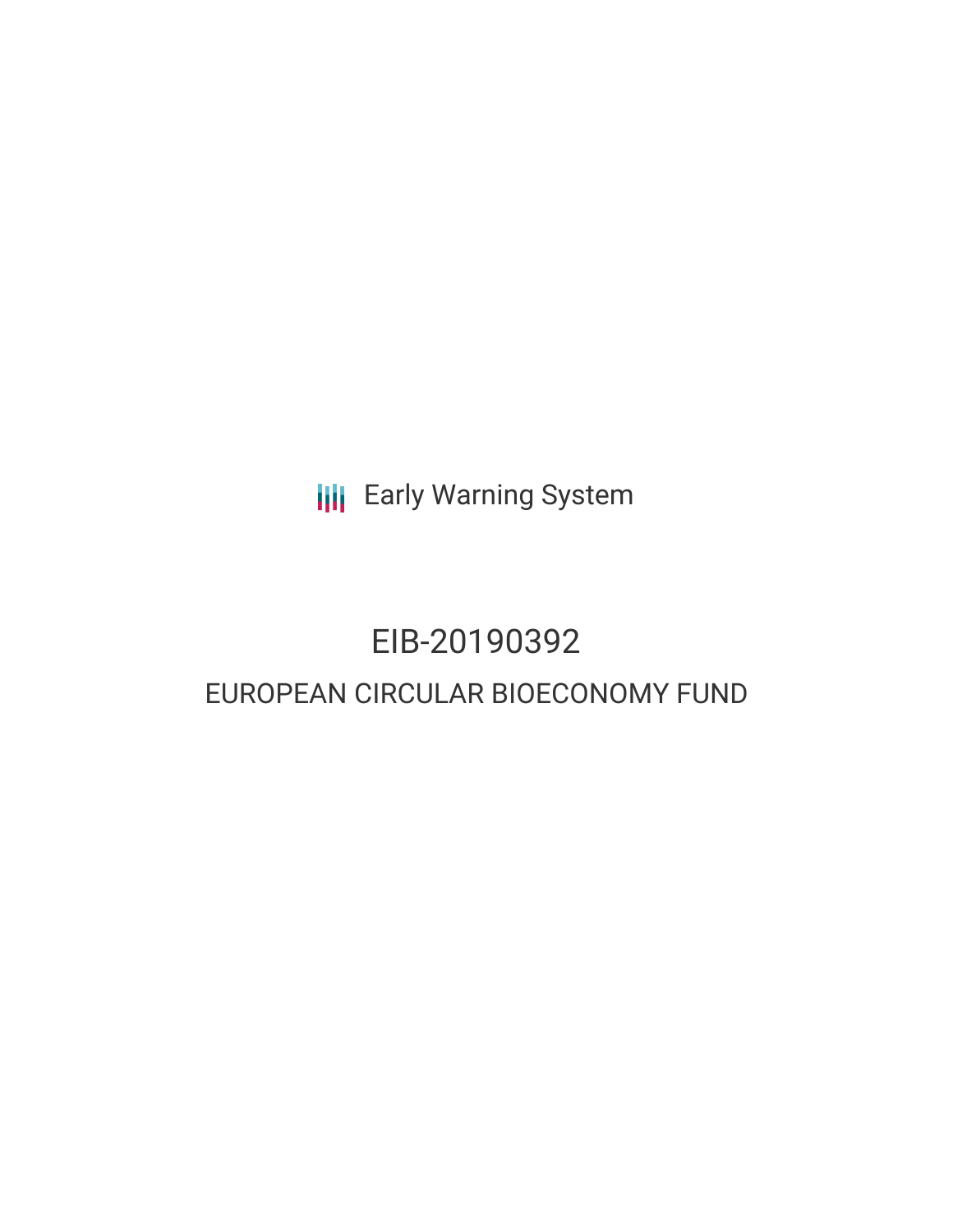#### **Quick Facts**

| <b>Financial Institutions</b>  | European Investment Bank (EIB) |
|--------------------------------|--------------------------------|
| <b>Status</b>                  | Approved                       |
| <b>Bank Risk Rating</b>        | U                              |
| <b>Voting Date</b>             | 2019-12-12                     |
| <b>Borrower</b>                | <b>ECBF MANAGEMENT GMBH</b>    |
| <b>Sectors</b>                 | Agriculture and Forestry       |
| <b>Investment Type(s)</b>      | Loan                           |
| <b>Investment Amount (USD)</b> | $$111.83$ million              |
| <b>Loan Amount (USD)</b>       | $$111.83$ million              |
| <b>Project Cost (USD)</b>      | \$279.59 million               |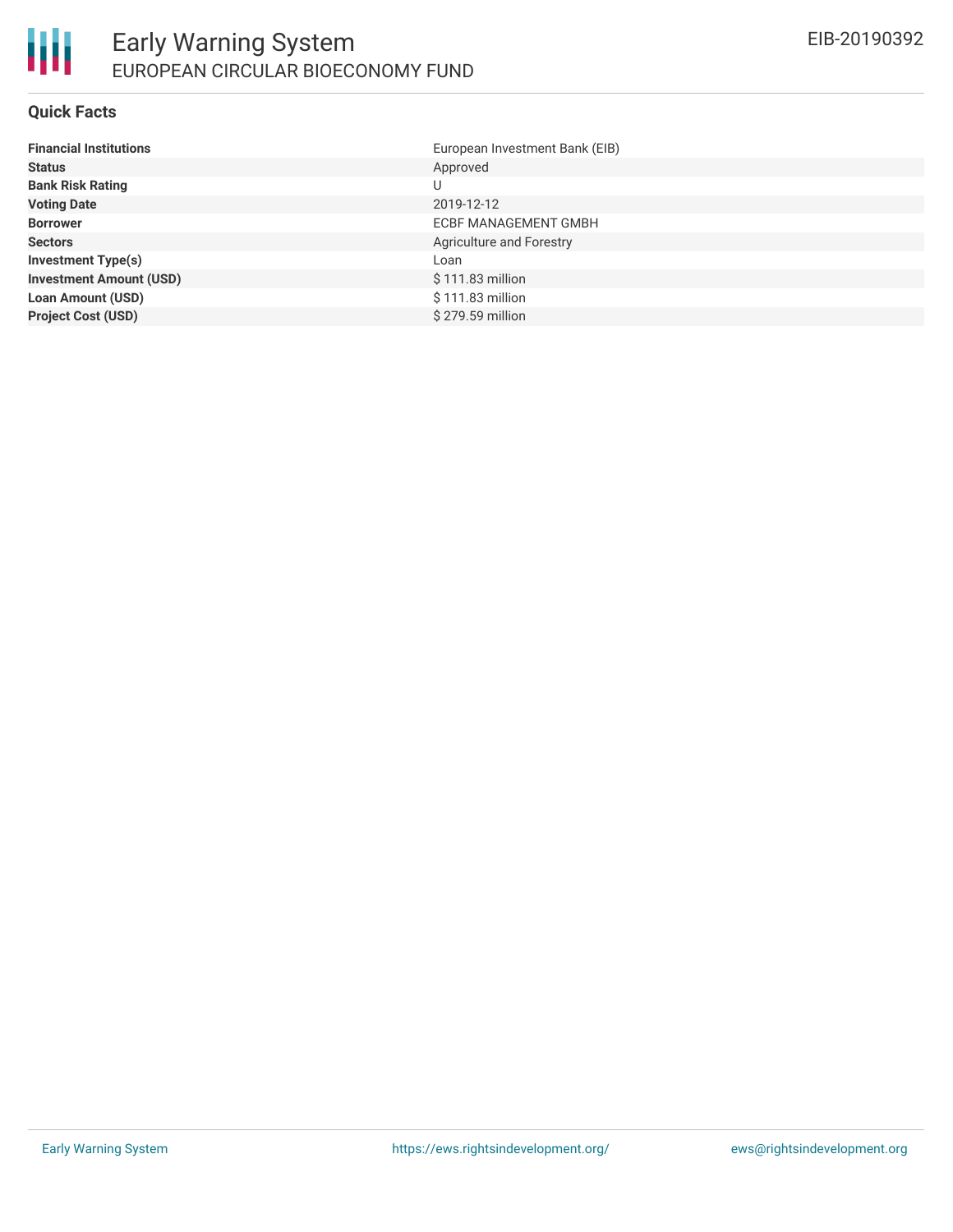

## **Project Description**

According to EIB website, the project aims to invest in companies and/or projects that promote the upscale of innovative technology and products in the bioeconomy and circular bioeconomy.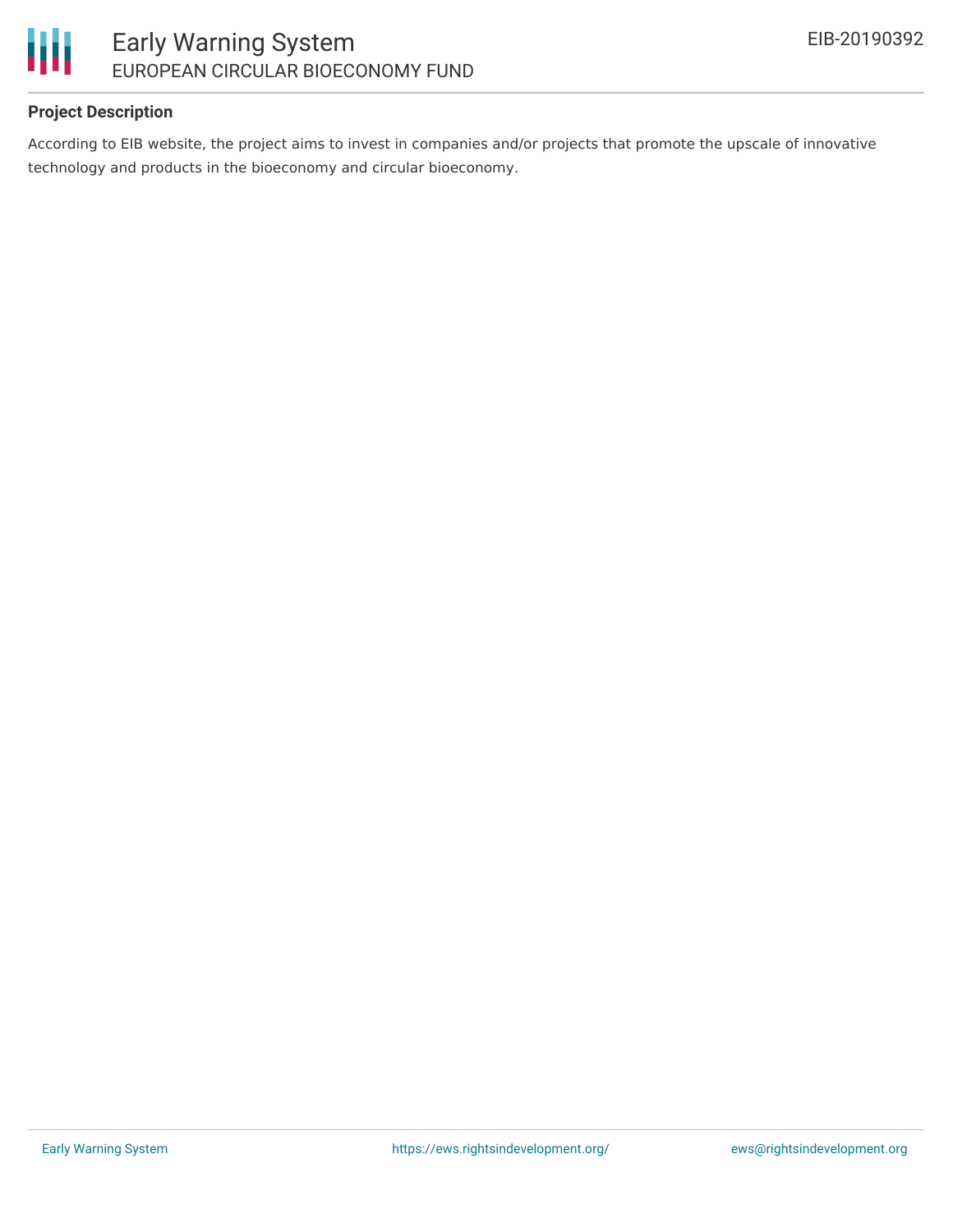## 冊 Early Warning System EUROPEAN CIRCULAR BIOECONOMY FUND

### **Investment Description**

European Investment Bank (EIB)